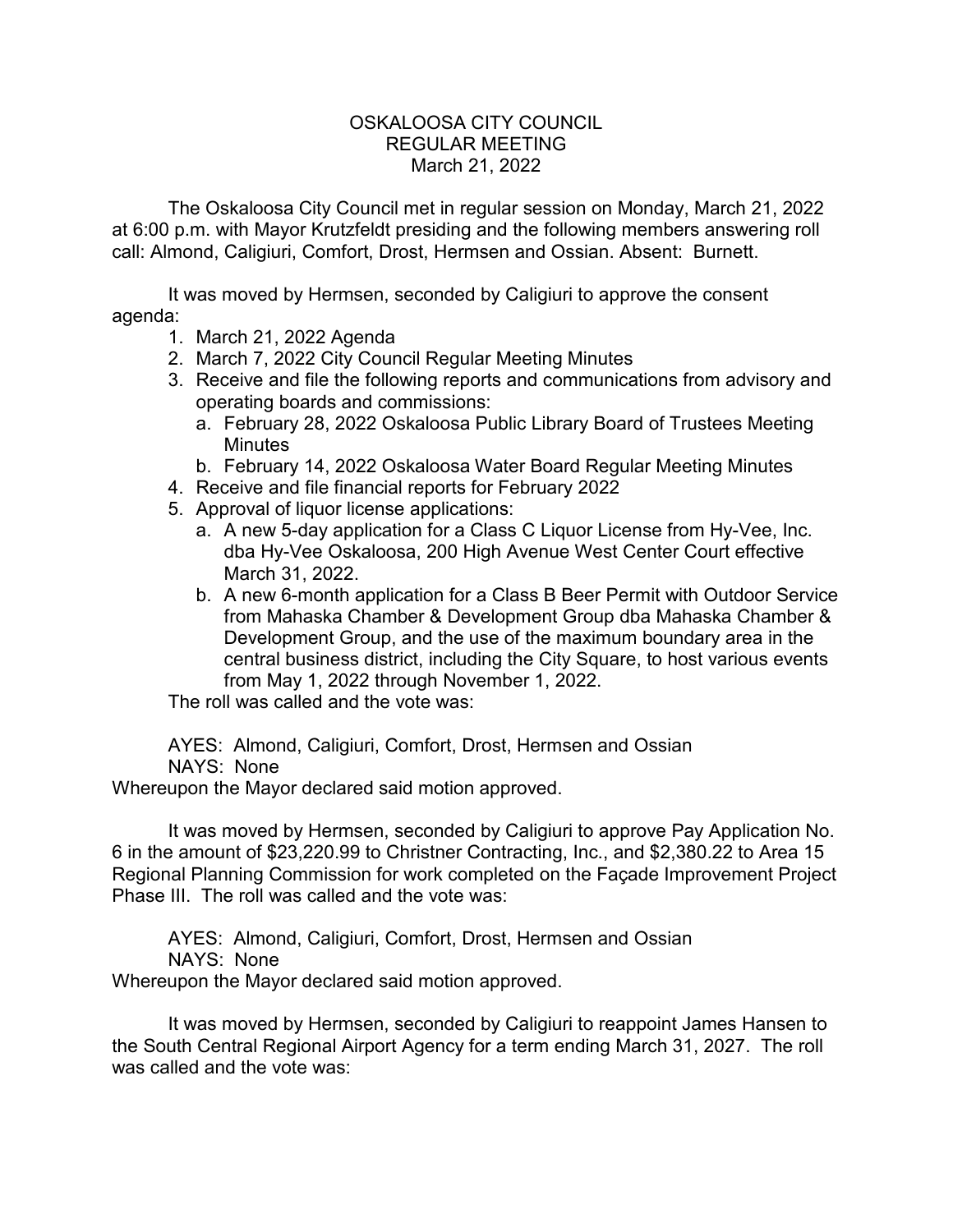AYES: Almond, Caligiuri, Comfort, Drost, Hermsen and Ossian NAYS: None Whereupon the Mayor declared said motion approved.

It was moved by Hermsen, seconded by Caligiuri to reappoint Pamela Blomgren to the Planning and Zoning Commission for a term ending April 30, 2027. The roll was called and the vote was:

AYES: Almond, Caligiuri, Comfort, Drost, Hermsen and Ossian NAYS: None Whereupon the Mayor declared said motion approved.

It was moved by Hermsen, seconded by Caligiuri to appoint Timothy Foster to the Historic Preservation Commission for a term ending December 31, 2022. The roll was called and the vote was:

AYES: Almond, Caligiuri, Comfort, Drost, Hermsen and Ossian NAYS: None Whereupon the Mayor declared said motion approved.

It was moved by Hermsen, seconded by Caligiuri to authorize the acceptance of water filling stations and allowing for their installation at various city locations. The roll was called and the vote was:

AYES: Almond, Caligiuri, Comfort, Drost, Hermsen and Ossian NAYS: None

Whereupon the Mayor declared said motion approved.

Hermsen introduced Resolution No. 22-03-30 entitled "RESOLUTION SCHEDULING A TIME FOR HEARING FOR CONSIDERING THE MATTER OF LEVYING A SPECIAL ASSESSMENT AGAINST PRIVATE PROPERTY FOR SNOW REMOVAL BY THE CITY IN ACCORDANCE WITH SECTION 12.12 OF THE CITY CODE OF THE CITY OF OSKALOOSA, IOWA, AND DIRECTING NOTICE TO THE OWNERS OF THE PROPERTY TO BE ASSESSED" and moved its approval. Caligiuri seconded the motion. The roll was called and the vote was:

AYES: Almond, Caligiuri, Comfort, Drost, Hermsen and Ossian NAYS: None

Whereupon the Mayor declared said resolution duly adopted.

Hermsen introduced Resolution No. 22-03-31 entitled "RESOLUTION SETTING A DATE FOR A PUBLIC HEARING FOR A STATUS OF FUNDED ACTIVITIES REGARDING A COMMUNITY DEVELOPMENT BLOCK GRANT FOR THE DOWNTOWN FAÇADE IMPROVEMENT PROJECT PHASE THREE" and moved its approval. Caligiuri seconded the motion. The roll was called and the vote was: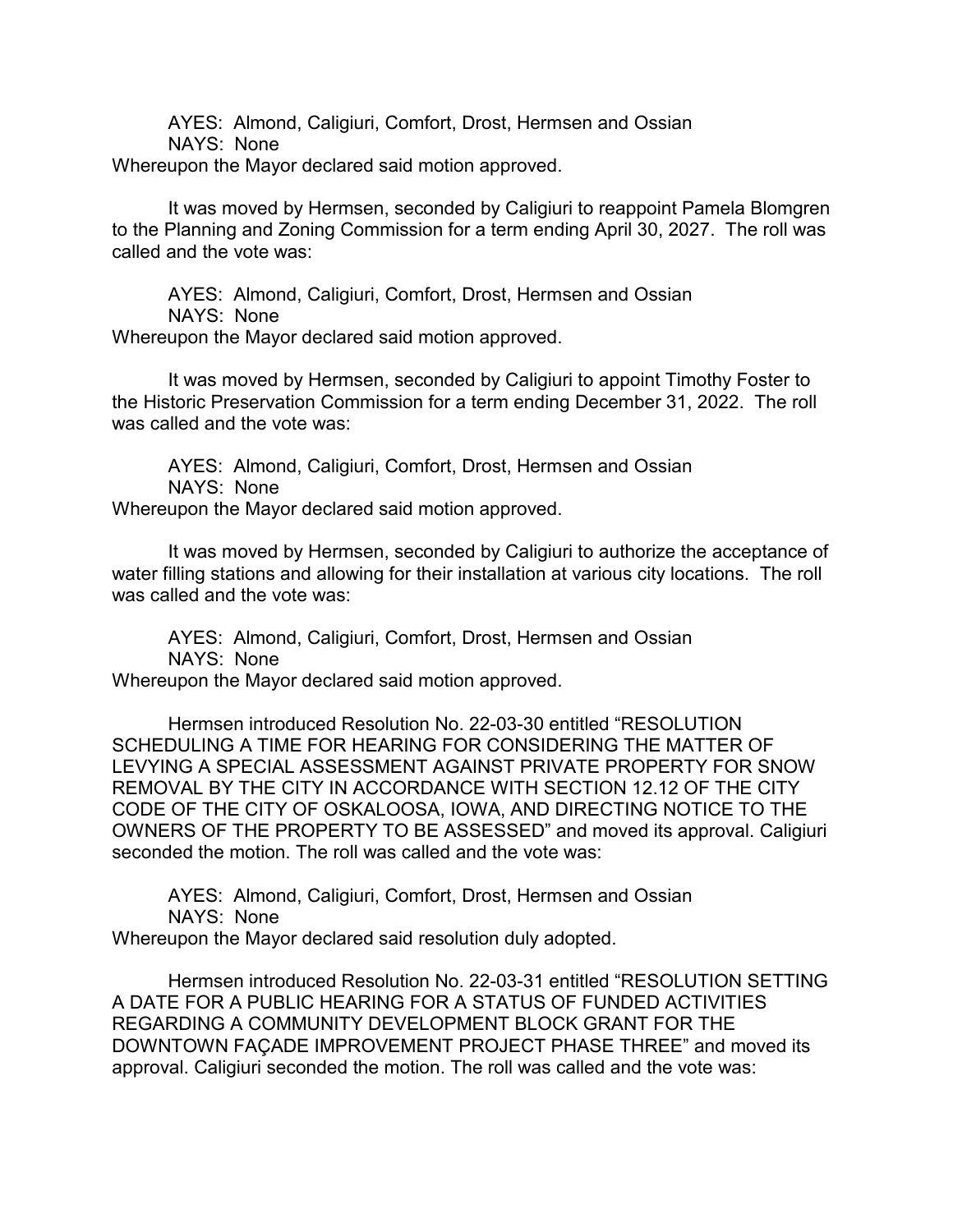AYES: Almond, Caligiuri, Comfort, Drost, Hermsen and Ossian NAYS: None

Whereupon the Mayor declared said resolution duly adopted.

Hermsen introduced Resolution No. 22-03-32 entitled "RESOLUTION ESTABLISHING FY2023 SALARY SCHEDULE FOR NONUNION EMPLOYEES" and moved its approval. Caligiuri seconded the motion. The roll was called and the vote was:

AYES: Almond, Caligiuri, Comfort, Drost, Hermsen and Ossian NAYS: None

Whereupon the Mayor declared said resolution duly adopted.

Hermsen introduced Resolution No. 22-03-33 entitled "RESOLUTION AFFIRMING A CONTRACT WITH POPSON CONSTRUCTION INC. FOR THE 2022 STORM SEWER INTAKE REPAIRS PROJECT" and moved its approval. Caligiuri seconded the motion. The roll was called and the vote was:

AYES: Almond, Caligiuri, Comfort, Drost, Hermsen and Ossian NAYS: None

Whereupon the Mayor declared said resolution duly adopted.

Hermsen introduced Resolution No. 22-03-34 entitled "RESOLUTION ADOPTING SUPPLEMENT TO THE OSKALOOSA MUNICIPAL CODE OF ORDINANCES THROUGH ORDINANCE NO. 1448" and moved its approval. Caligiuri seconded the motion. The roll was called and the vote was:

AYES: Almond, Caligiuri, Comfort, Drost, Hermsen and Ossian NAYS: None

Whereupon the Mayor declared said resolution duly adopted.

Hermsen introduced "AN ORDINANCE AMENDING THE ZONING ORDINANCE OF THE CITY OF OSKALOOSA, IOWA BY CHANGING THE ZONING OF THE PROPERTY LOCATED AT 717 HIGH AVENUE WEST AND 723 HIGH AVENUE WEST FROM UC (MIXED USE URBAN CORRIDOR DISTRICT) TO UC PUD (MIXED USE URBAN CORRIDOR PLANNED UNIT DEVELOPMENT DISTRICT) AND APPROVING THE PUD DEVELOPMENT PLAN" and moved its approval on the third reading. Caligiuri seconded the motion. The roll was called and the vote was:

AYES: Almond, Caligiuri, Comfort, Drost, Hermsen and Ossian NAYS: None

Whereupon the Mayor declared said ordinance duly adopted. The ordinance was assigned No. 1450.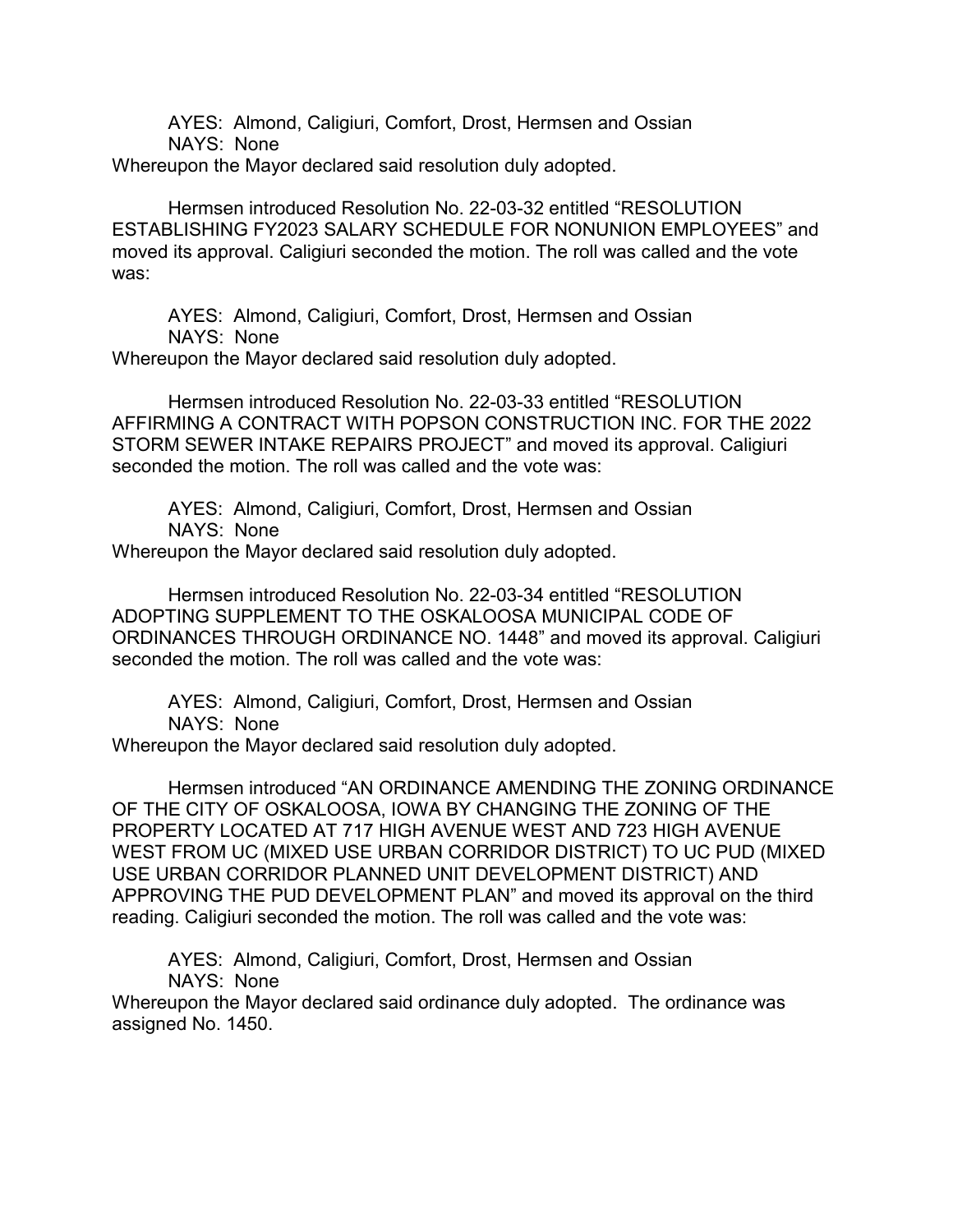The Mayor announced this is the time and place for the public hearing amending the current budget for fiscal year ending June 30, 2022. There were no oral or written comments received. The Mayor declared said hearing closed.

Drost introduced Resolution No. 22-03-35 entitled "RESOLUTION AMENDING THE CURRENT BUDGET FOR FISCAL YEAR ENDING JUNE 30, 2022" and moved its approval. Comfort seconded the motion. The roll was called and the vote was:

AYES: Almond, Caligiuri, Comfort, Drost, Hermsen and Ossian NAYS: None Whereupon the Mayor declared said resolution duly adopted.

The Mayor announced this is the time and place for the public hearing adopting the annual budget for Fiscal Year 2023 and levying tax. There were no oral or written comments received. The Mayor declared said hearing closed.

Caligiuri introduced Resolution No. 22-03-36 entitled "RESOLUTION ADOPTING THE ANNUAL BUDGET FOR FISCAL YEAR 2023 AND LEVYING TAX" and moved its approval. Almond seconded the motion. The roll was called and the vote was:

AYES: Almond, Caligiuri, Comfort, Drost, Hermsen and Ossian NAYS: None

Whereupon the Mayor declared said resolution duly adopted.

The Mayor announced this is the time and place for the public hearing adopting the city of Oskaloosa Capital Improvement Plan, Fiscal Years 2023 through 2027. There were no oral or written comments received. The Mayor declared said hearing closed.

Caligiuri introduced Resolution No. 22-03-37 entitled "A RESOLUTION ADOPTING THE CITY OF OSKALOOSA CAPITAL IMPROVEMENT PLAN, FISCAL YEARS 2023 THROUGH 2027" and moved its approval. Hermsen seconded the motion. The roll was called and the vote was:

AYES: Almond, Caligiuri, Comfort, Drost, Hermsen and Ossian NAYS: None Whereupon the Mayor declared said resolution duly adopted.

The Mayor announced this is the time and place for the public hearing levying a special assessment against the property owned by Brady Graham at 106 Geneva Drive in Oskaloosa, Iowa for clean up to abate a nuisance existing pursuant to the order of Oskaloosa Municipal Code 8.08. There were no oral or written comments received. The Mayor declared said hearing closed.

Almond introduced Resolution No. 22-03-38 entitled "RESOLUTION LEVYING A SPECIAL ASSESSMENT AGAINST THE PROPERTY OWNED BY BRADY GRAHAM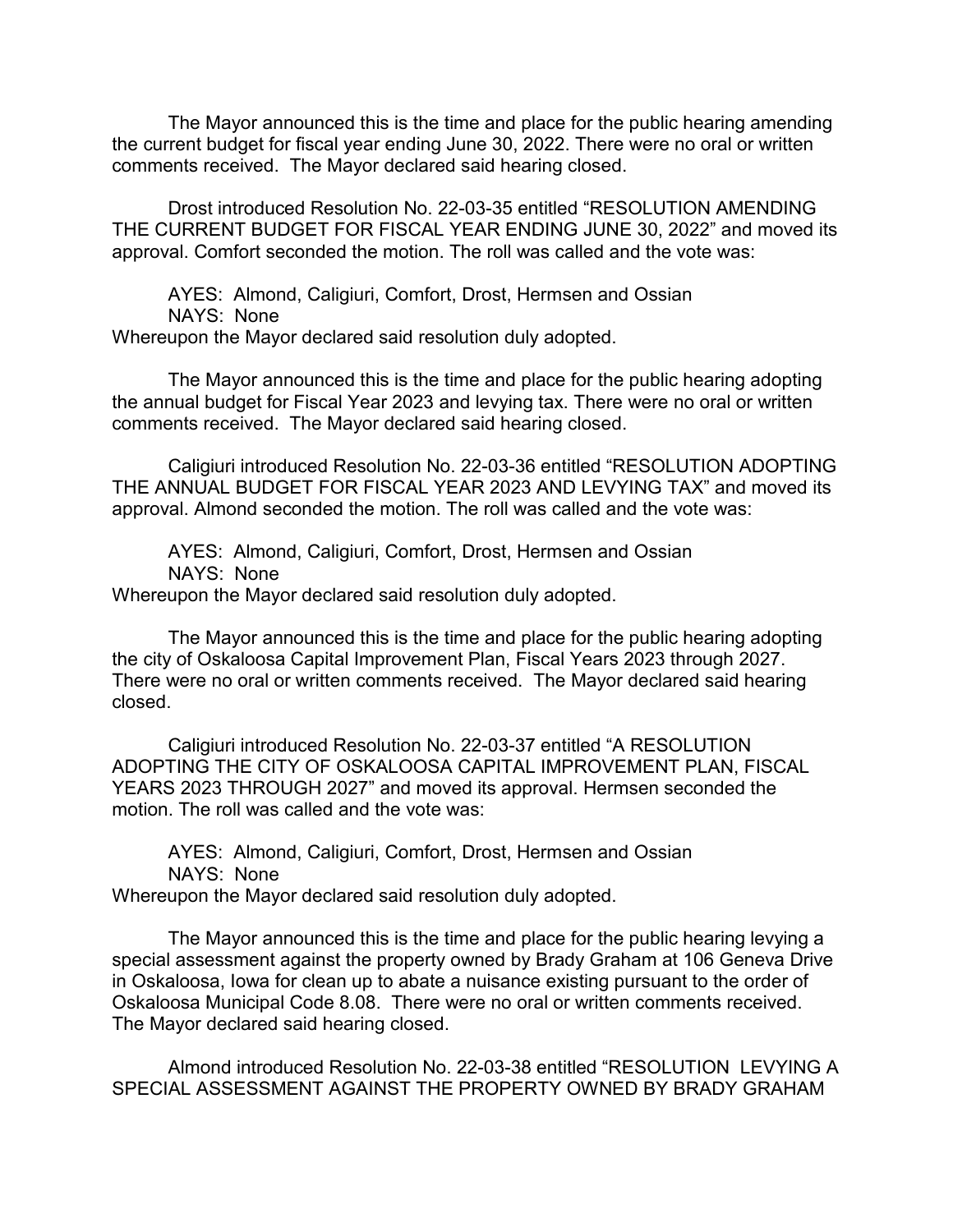AT 106 GENEVA DRIVE IN OSKALOOSA, IOWA FOR CLEAN UP TO ABATE A NUISANCE EXISTING PURSUANT TO THE ORDER OF OSKALOOSA MUNICIPAL CODE 8.08" and moved its approval. Drost seconded the motion. The roll was called and the vote was:

AYES: Almond, Caligiuri, Comfort, Drost, Hermsen and Ossian NAYS: None

Whereupon the Mayor declared said resolution duly adopted.

The Mayor announced this is the time and place for the public hearing levying a special assessment against the property owned by Jaron and Linda McCombs at 817 6<sup>th</sup> Avenue East in Oskaloosa, Iowa for clean up to abate a nuisance existing pursuant to the order of the Mahaska County District Court. There were no oral or written comments received. The Mayor declared said hearing closed.

Hermsen introduced Resolution No. 22-03-39 entitled "RESOLUTION LEVYING A SPECIAL ASSESSMENT AGAINST THE PROPERTY OWNED BY JARON AND LINDA MCCOMBS AT 817 6TH AVENUE EAST IN OSKALOOSA, IOWA FOR CLEAN UP TO ABATE A NUISANCE EXISTING PURSUANT TO THE ORDER OF THE MAHASKA COUNTY DISTRICT COURT" and moved its approval. Almond seconded the motion. The roll was called and the vote was:

AYES: Almond, Caligiuri, Comfort, Drost, Hermsen and Ossian NAYS: None

Whereupon the Mayor declared said resolution duly adopted.

Brent Hinson, Hinson Consulting, LLC, updated the council on the application process for the recruitment of the city manager position.

Drost introduced Resolution No. 22-03-40 entitled "RESOLUTION APPROVING A MEMORANDUM OF AGREEMENT BETWEEN THE CITY OF OSKALOOSA AND MAHASKA COUNTY TO RESOLVE SPLIT ELECTION PRECINCTS IN WARD 2 AND WARD 3" and moved its approval. Comfort seconded the motion. The roll was called and the vote was:

AYES: Almond, Caligiuri, Comfort, Drost, Hermsen and Ossian NAYS: None

Whereupon the Mayor declared said resolution duly adopted.

Drost introduced Resolution No. 22-03-41 entitled "RESOLUTION AUTHORIZING THE MAYOR TO SIGN THE CERTIFICATE OF SUBSTANTIAL COMPLETION FOR THE EARLY CHILDHOOD EDUCATION WING PROJECT" and moved its approval. Caligiuri seconded the motion. The roll was called and the vote was:

AYES: Almond, Caligiuri, Comfort, Drost, Hermsen and Ossian